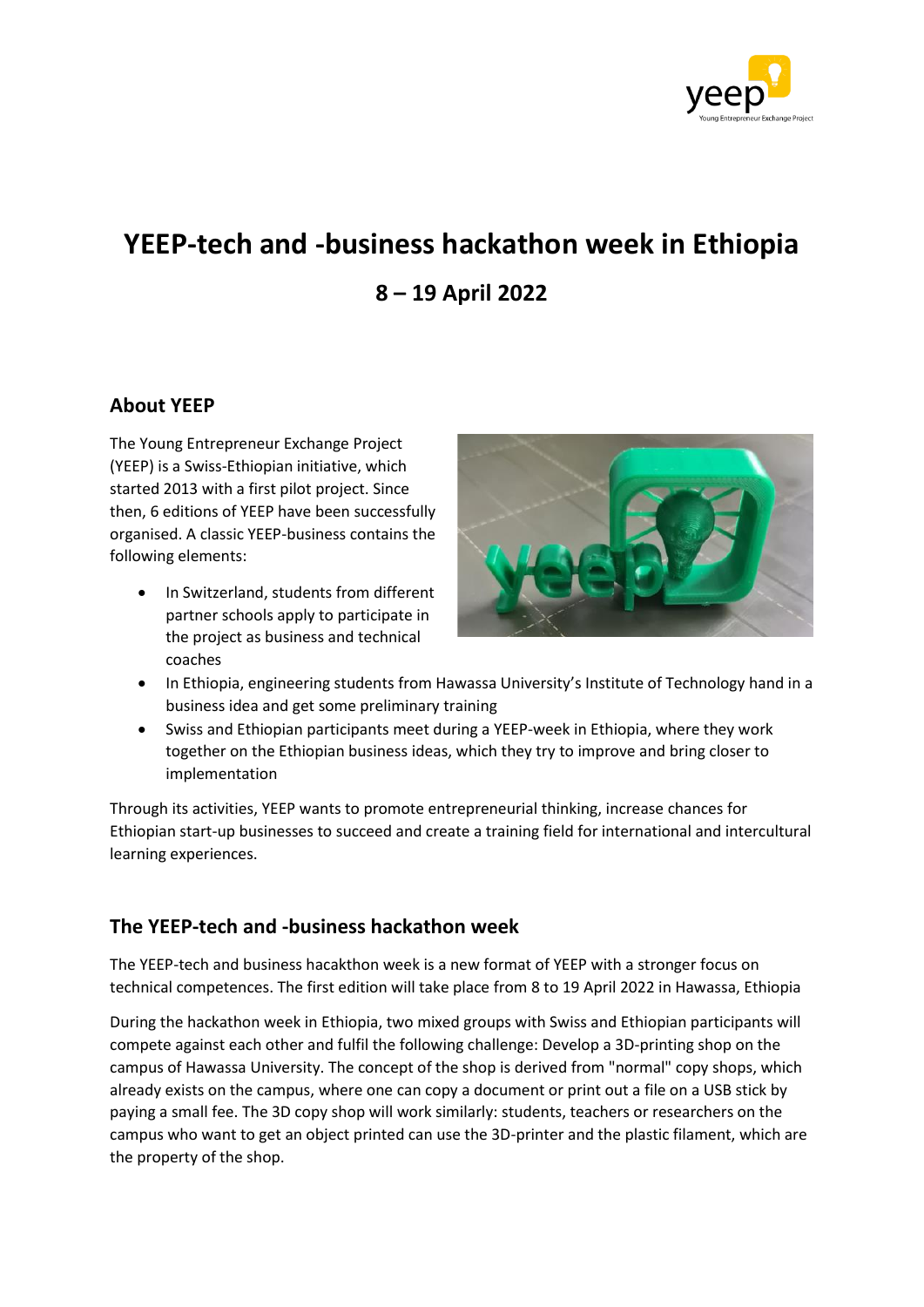



Given the format of the hackathon, the groups are not supposed to work out perfect solutions, but rather have a product that just works (and which can possibly be improved/ finished after the hackathon) and to deliver a proof of concept.

The event is organised in the form of a competition in order to stimulate innovation and to motivate the participants to deliver an excellent result. There is a preparation phase, with an onboarding day on Saturday 5 March and 2 online meetings on 19 and 26 March (afternoon). Furthermore, there will be a debriefing meeting after the week.

# **Profile of potential particpants?**

YEEP wants to recruit 10-15 students from its partner schools, mainly with a tech or business background. The group will be accompanied by 2 coaches. The project aims at maximising diversity, by having students from different fields (tech, business) but also different school levels (higher education vs. apprentices) and linguistic regions (German and French speaking) or gender (male, female).

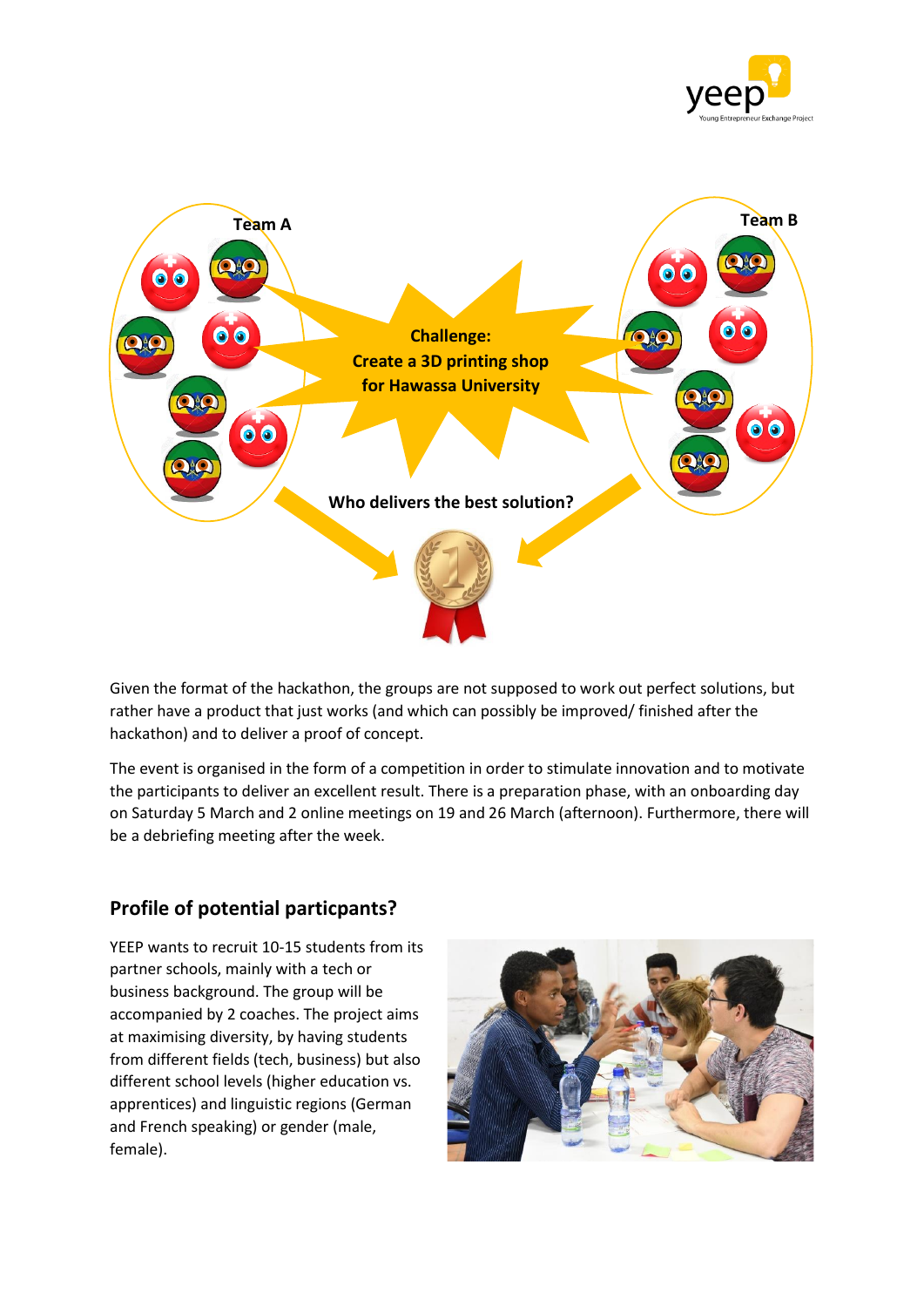

Requirements for Swiss participants:

- Open minded, flexible personality who is ready work with enthusiasm during one week
- Interested in technical topics and in particular in 3D-printing
- Interested in international and intercultural collaboration
- Competences in one of the tasks described below (tech or business) or general practical competences in applied technology or business (technical apprenticeship, commercial education or professional experience etc.)
- Able to express himself/ herself in English
- Ready to participate in the preparation phase (3 meetings in March) and the hackathon week in Ethiopia in April.
- Ready to give feedback after the project and ideally interested in continuing working with the project after the week in Ethiopia.
- Ideally: interested in working with one of our YEEP groups as a volunteer

# **Your benefits – Why to participate**

Thanks to YEEP you can live an extraordinary experience in a context, where you would probably not go just by yourself. This is a unique learning opportunity, which might even change your perception of yourself and of the world. The concrete benefits of the project are:

## Benefits:

- Opportunity to work in an international environment in an interdisciplinary team. Certificate of participation, which you can use for your CV.
- BFH and HFTM: possibility to receive credits for your studies
- Support from an experienced team of Swiss and Ethiopian coaches
- Support in the preparation of the trip (flights, visa etc.)
- Possibility to apply for subsidies for the trip costs

## **Concrete tasks during the week**



The challenge is composed of different tasks, which the teams receive. There are more tasks than the teams can fulfil in one week. The teams will therefore have to set priorities and focus on certain tasks rather than trying to fulfil all of them. The teams can organise themselves as they wish and labs and workshops will possibly be accessible in the evening, too.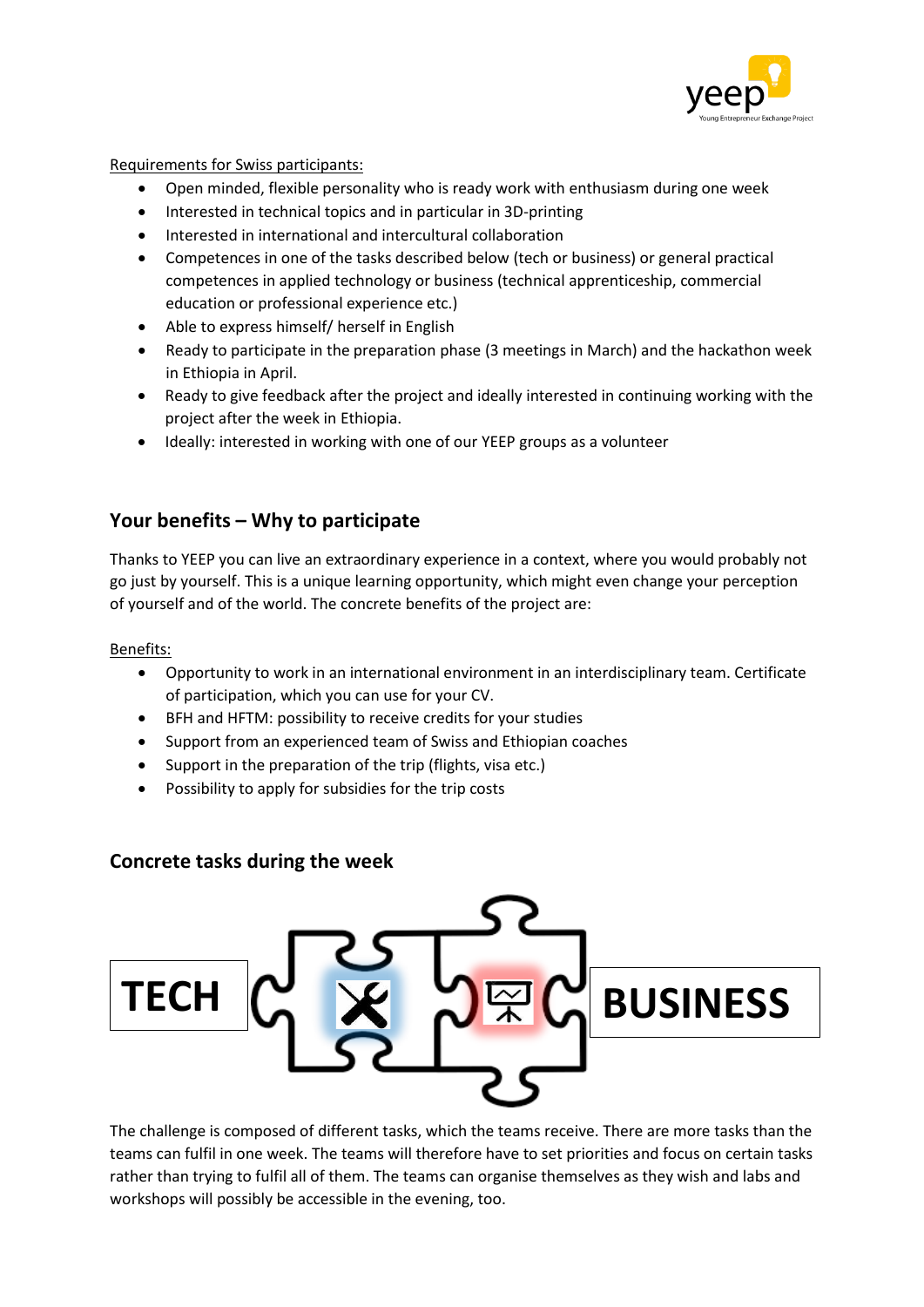

In order to work efficiently, teams will have to organise themselves, plan the week and distribute the tasks. They will have to define, how, decisions should be taken (defining one or several team leaders, vote on decisions, discuss until there is a consensus in the group). Furthermore, there are technical tasks as well as business tasks and the challenge can only be fulfilled, if both fields are well covered by the teams.



Every team will get a kit to assemble a Prusa i3 printer plus the manual with instructions. From the experience of our online pilot project we know, that 3-5 persons can work on this task, which will take approximately one day. Besides the assembling of the printer, the team will also have to calibrate and test the printer.



A prototype of an enclosure has been constructed from a student in Switzerland and this work is well documented in a manual. The teams will receive the material for the construction plus the instructions. They might also have to print out some of the parts themselves on the 3D printer and they will have the possibility to modify (improve or simplify the prototype).



#### **Task 3: Develop a (web) app to remote control the printer through the raspberry PI**

Both teams will receive a raspberry PI Mini-Computer, which can be connected to the printer. They should find a solution, how printing jobs can be sent to the printer (for example via a web application). Furthermore, the printer enclosure also comes with a webcam, which could also be accessed over the app. There are other possible projects such as a reservation system or the calculation of the price of a printing job.



#### **Task 4: Develop a series of basic tutorials for a 3D printing software such as TinkerCAD or FreeCAD**

In order to support potential users of the printer, both teams can develop tutorials in the form of internet videos. Those tutorials should introduce the basic functions of a free software such as TinkerCAD or FreeCAD.



#### **Task 5: Carry out a market research on the campus to define the needs of potential customers**

Both teams will have to find out, who could be potential users of the printing shop and what are their needs. To clarify these questions, they can for example interview experts, carry out focus group discussions or launch surveys among potential users.



#### **Task 6: Develop a communication and marketing strategy for the 3D-copy shop**

The teams will have to think about the way they would like to communicate about the 3D-copy shop. They can create a logo, a website, flyers or other means of communication and develop a strategy, how to use those products. At the same time, the communication team can also document the work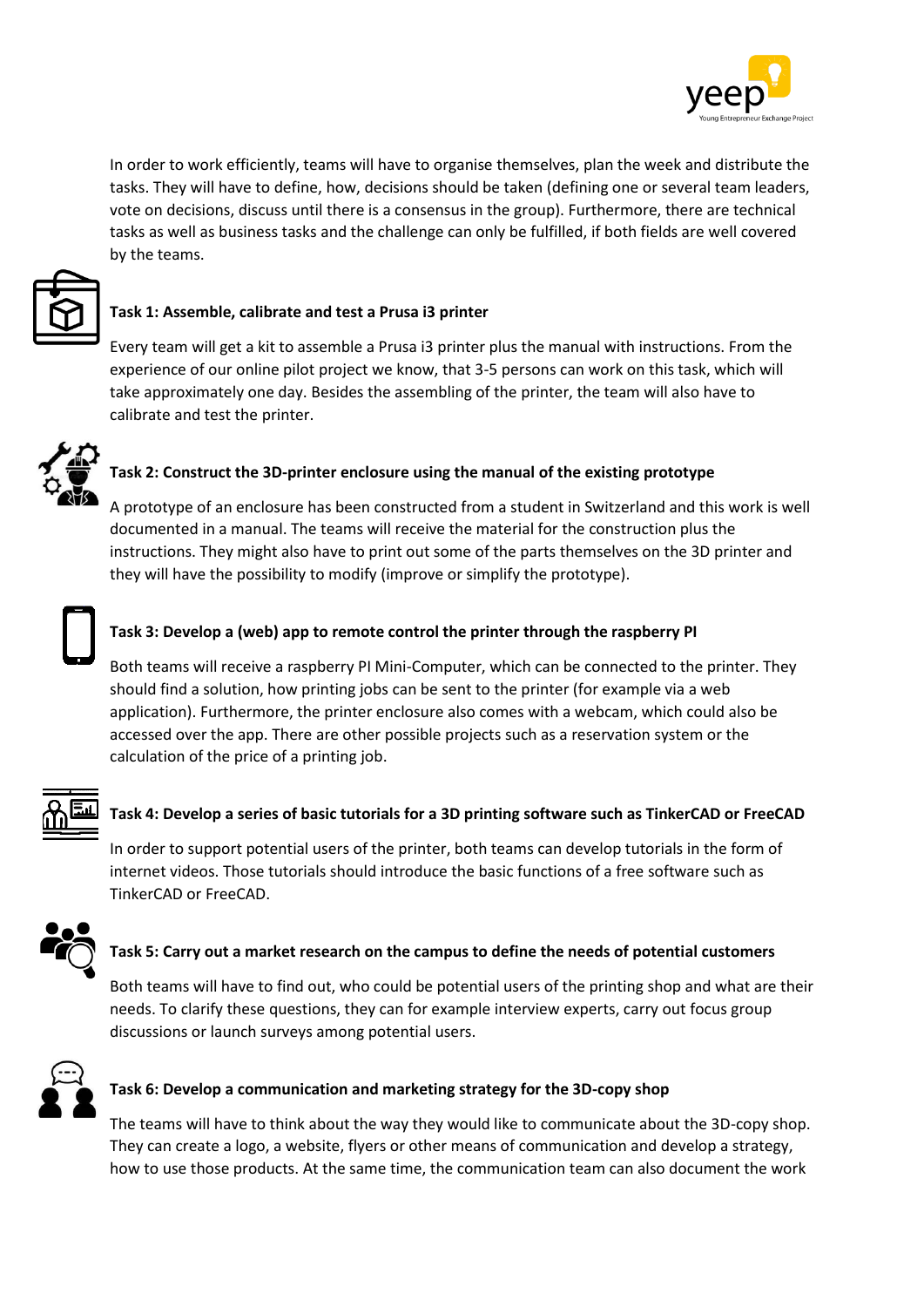

done during the week and prepare a presentation for the final pitch at the end of the week, where both teams will present their results.

## **Task 7: Develop different business models to make the 3D-copy shop sustainable**

The printing shop will only survive, if it can generate some income in order to buy filament, spare parts and maintain the machine. There are different ways, how this income could be generated, for example through payments of the users, advertisement or donations. The teams will have to develop and rate different models.

# **Task X: Implement other ideas that you might have**

Depending on the interests and competences of its members, the teams can also develop other tasks, which they want to tackle during the week.

## **Overarching task: Coordination of the team**

A team will be composed of around 15 participants from Ethiopia and Switzerland, each of them with different competences and interests. Together, they will have to fulfil a complex task, which will need a lot of coordination among them. The teams are free to work in the way they want. However, they will probably have to find a structure, how to take decisions and to coordinate the progress of the different tasks. One possibility is that some of the team members, ideally at least one from the Swiss and one from the Ethiopian side, take the role of a coordinator, who will guide the team through the week.

## **Next steps and organisation**



If you are interested, we kindly ask you to participate in one of our information sessions. There you will learn more about the project and you can ask questions, too.

#### Online Information sessions:

- Tuesday 8.2.2022, 19:30h (online)
- Thursday 17.2.2022, 19:30h (online)



The sessions will take place on MS-Teams. Please use the following link to participate[: https://bit.ly/YEEPInfo](https://bit.ly/YEEPInfo)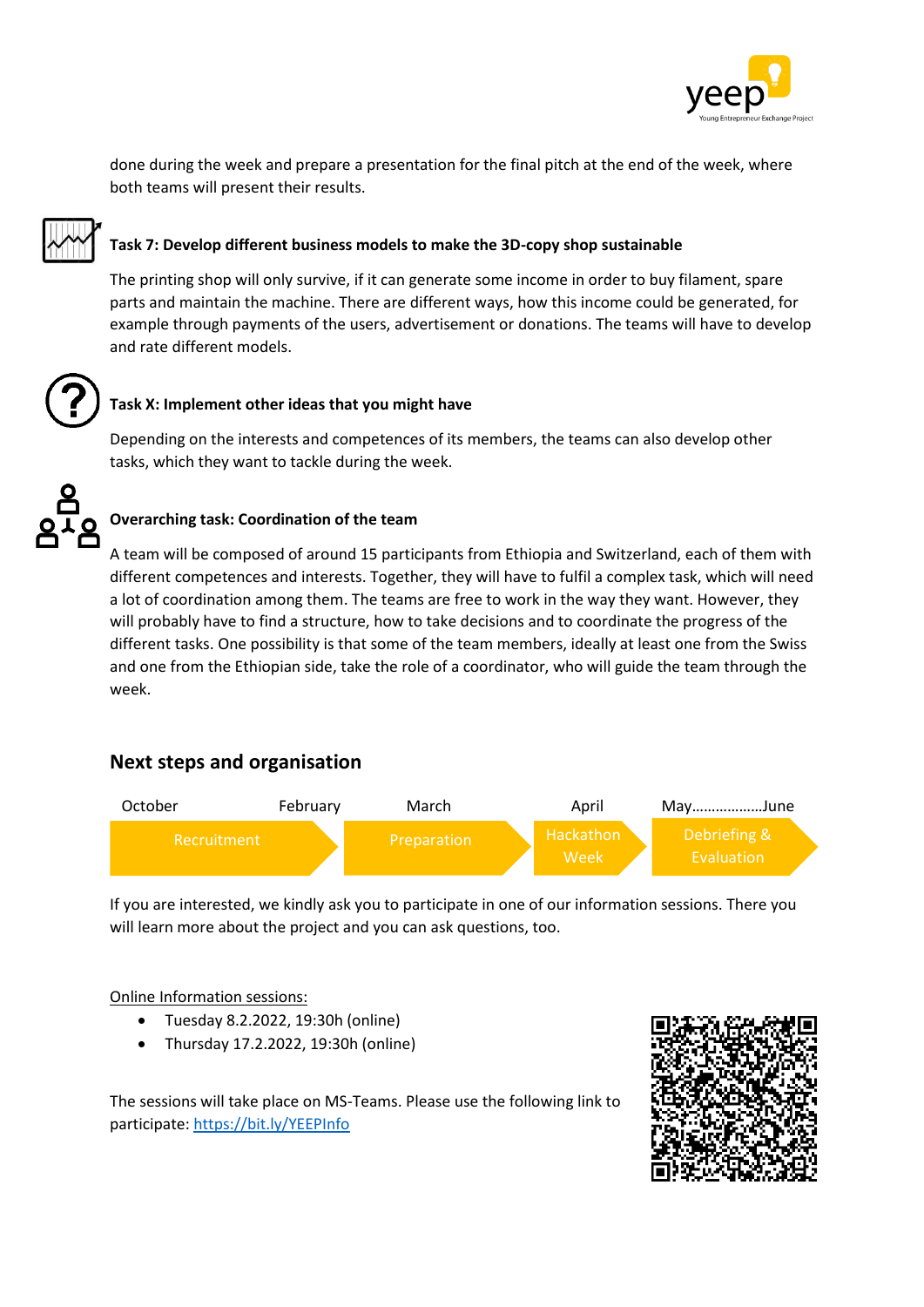

If after the info session you are sure that you want to participate, we kindly ask you to fill out our short application form. We would like to know more about your motivation and understand, what tasks you are interested to take over during the week. Furthermore, you can also apply for subsidies for your flight and board and lodging.

## <https://bit.ly/applyYEEP2022>

**Dont miss the application deadline, which is Sunday, 27 February!**

We will inform you until 1 March if your application was succesful.

Please reserve already the following next steps in the preparation phase (all dates are preliminary):

- Saturday 5 March, whole day: On-boarding day in Bern with Swiss participants
- Saturday 19 March, 14h 15:30h: Online meeting with Ethiopian participants, getting to know each other
- Saturday 26 March, 14h 15:30h: Online meeting with Ethiopian participants of your own team, organisation of the team roles and first

# **Who is behind this project?**



YEEP is a project of DEVENTURE association [\(www.deventure.ch\)](http://www.deventure.ch/), an organisation of public utility and as such recognized by the canton of Bern. The association has around 50 members where off around 15 are active in one of the project groups.

The YEEP-tech and business hackathon week is organised together with partner schools in Switzerland:

- Höhere Fachschule Technik Mittelland (HFTM) –> Main partner for the current project
- Höhere Fachschule für Wirtschaft Bern (HFW/ WKS)
- Berner Fachhochschule (BFH)
- Berufsbildungszentrum Biel/ Bienne (BBZ)
- Centre jurassien d'enseignement et de formation (CEJEF)
- Centre interrégional de perfectionnement (CIP)
- StudentImpact (HSG)

# **Contact details**

You will find more information about the project and past editions of YEEP on our website [\(www.yeeproject.org\)](http://www.yeeproject.org/) If you have more questions or if you would like to have a private consultation, contact [stephan.brun@yeeproject.org,](mailto:stephan.brun@yeeproject.org) +41 76 545 96 32.

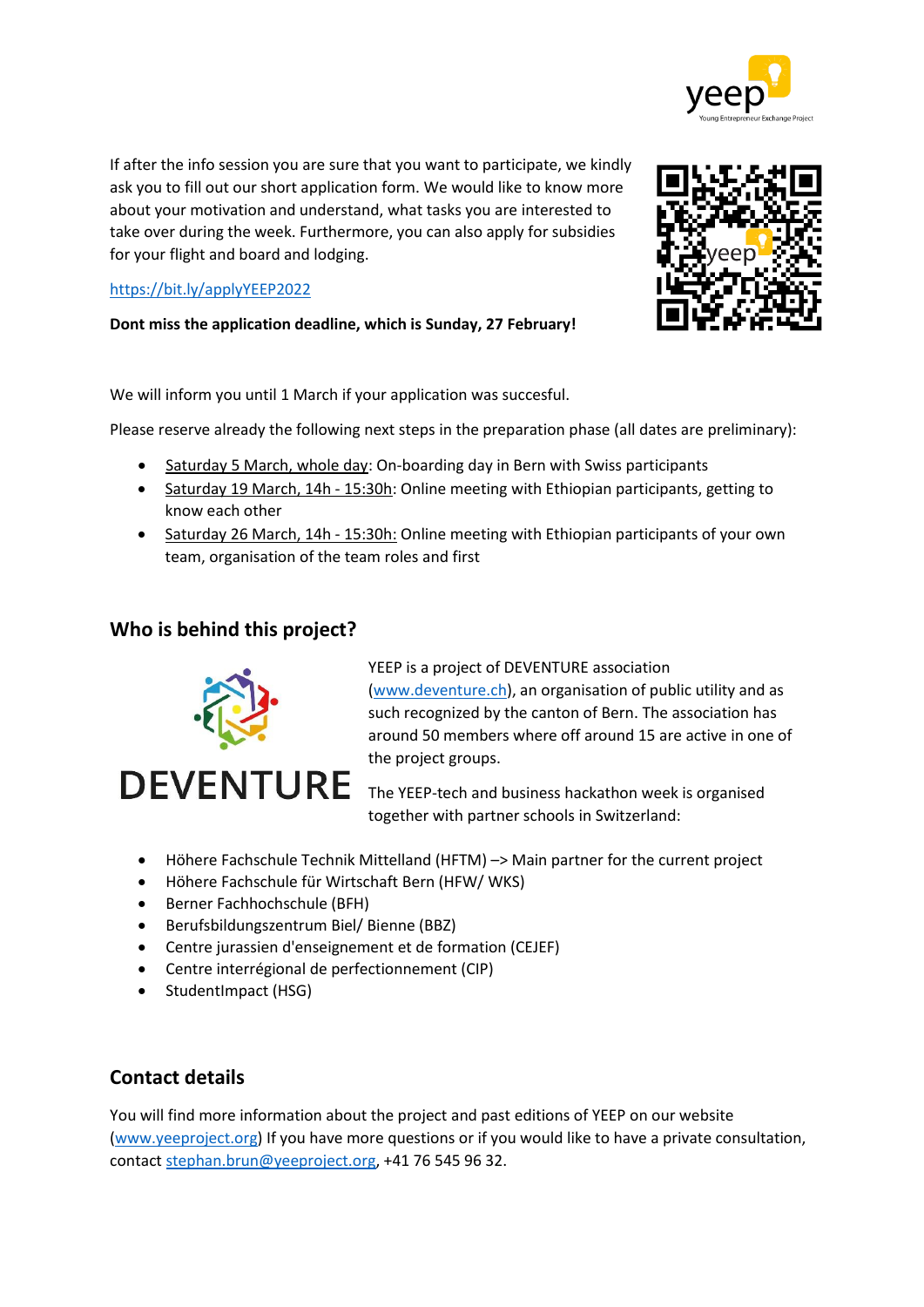

# **Frequently asked questions?**

We have put together a few of the questions that often appear during the application phase of YEEP.

#### Do I have to be vaccinated if I want to travel to Ethiopia ?

We strongly recommend that you are vaccinated against Covid19, as the virus is also circulating in Ethiopia and it is often very difficult to keep a distance to other people.

However, currently there is no obligation to be vaccinated when entering in Ethiopia. And even vaccinated persons have to present a PCR-test.

For returning to Switzerland, you will have to test twice at your own cost, if you are not vaccinated (upon arrival and a few days later).

Don't forget that all these rules can quickly change and it could be that airlines decide only to transport vaccinated passengers.

NB : Vaccination against yellow fever is compulsory for traveling to Ethiopia.

## My level of English is not good. Is that a problem ?

We never had a problem so far with language skills as we all use a simple English in the project and your team members can alsways help you, if you don't understand something. If you had a least some English at school, your level will be more than ok to participate.

#### Can I participate if I am not studying at one of your partner schools ?

Yes, there are no restrictions. However, if we have too many applications, we might give priority to participants from our partner schools.

#### I am not sure if I have the right competences to participate. Do I fit in the project ?

We are not looking for specialists. If you have a technical or commercial background and maybe even some professional experience, then you will have enough competences to participate. From the past projects we know that the most important is your motivation and openness for new experiences. If you are still unsure, contact us to discuss your case with us.

#### How do I book the flight/ get the visa ?

We will give clear instructions during the preparation phase and support you with getting all the practical preparation done.

## I cannot afford to pay for the flight/ board and lodging. Can I get support?

Thanks to funds we received from Movetia and the HFTM Förderverein, we are able to support those participants who cannot afford to pay for he project. We can subsidize parts or 100% of the costs depending on your situation. Don't hesitate to declare your needs ! On the other hand, if you get supported, we would be happy if you can give back something, for example by taking over some more tasks during the week or by working in one of our association's groups after the hackathon.

#### Is it safe to travel to Ethiopia ?

There is a civil war going on in the North of the country and there also have been tensions in other regions. Currently there is a state of emergency and the Federal Office of Foreign affairs recommends not to travel outside Addis Ababa. However, the siutation is improving and after many discussions with our local partners and the Swiss Embassy in Ethiopia we are rather optimistic that we can organise the trip as planned. Nevertheles, things can change quickly. We will discuss these questions with you during the preparation of the trip.